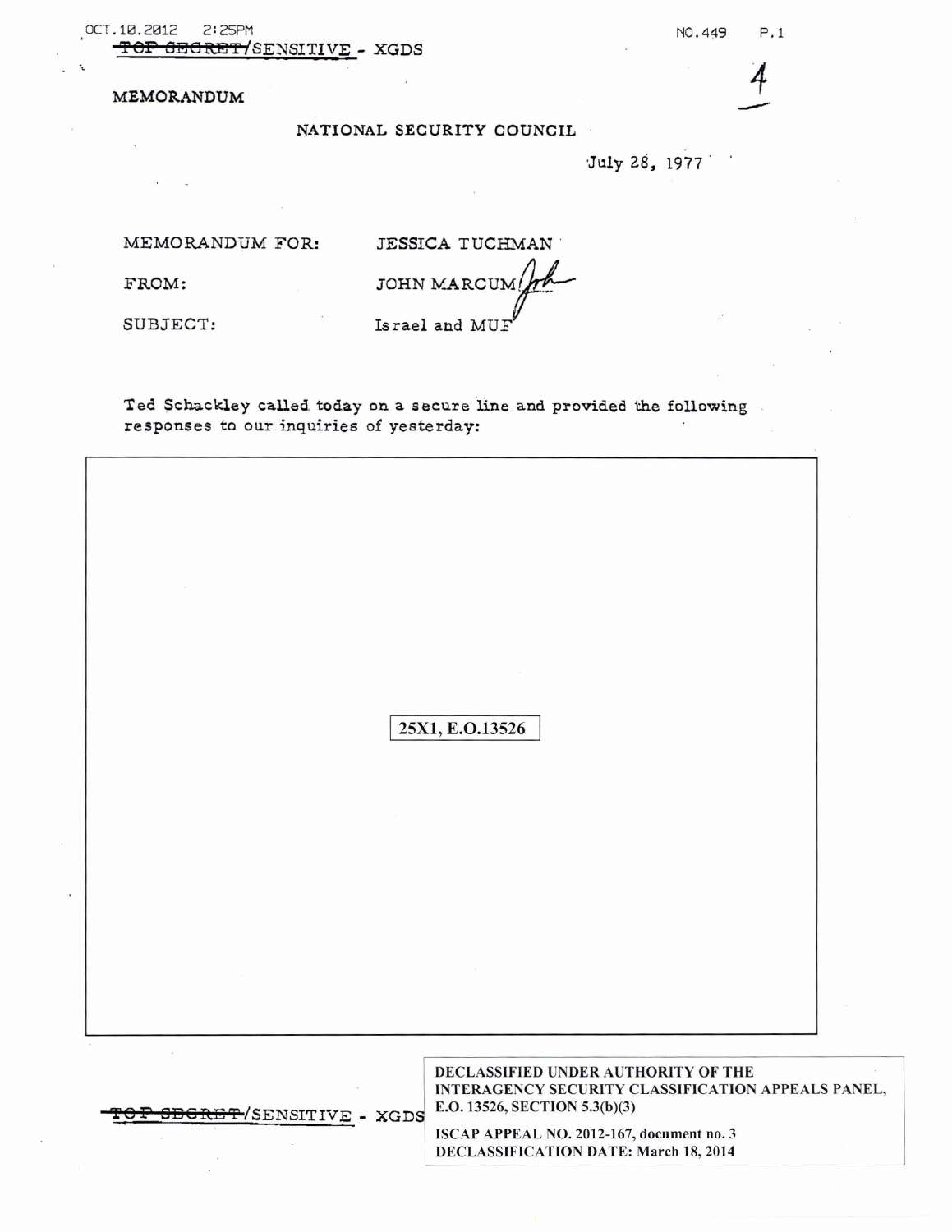## TOP SECRET/SENSITIVE - XGDS

 $\mathbf{z}$ 

25X1, E.O.13526

 $\sim$ 

TOP SECRET/-SENSITIVE - XGDS